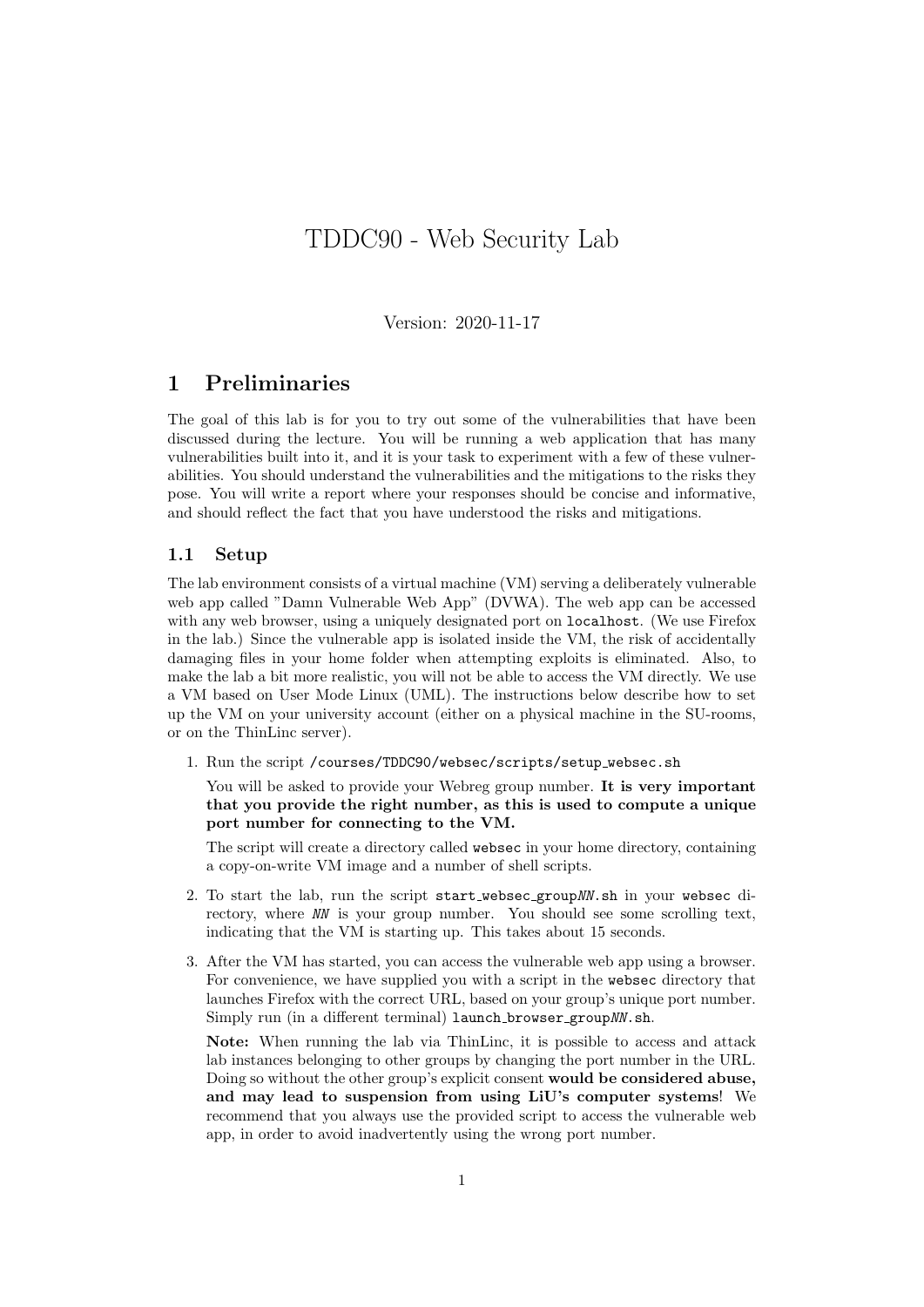4. The vulnerable web app will greet you with a login screen. Log in using username: admin and password: password.

The security level, which determines how hard it is to exploit the vulnerabilities, is set to "low" by default. You can change it by clicking on "DVWA Security" in the menu.

5. To shut down the VM, run the script shutdown websec.sh in the websec directory. This will take a few seconds, and you should see some text in the console where the VM is running, indicating that the machine has shut down.

Note: Always use the shutdown script to power off the VM. Don't just hit Ctrl+C or close the terminal, as this might cause file system corruption in the VM.

If at any time you want to reset the web app to its original state, click on "Setup / Reset DB" in the menu, or alternatively navigate directly to

http://localhost:portnumber/setup.php, and click on "Create / Reset Database" at the bottom of the page.

#### Running the lab on your own computer

Note that we do not provide technical support for running the labs on your own computer. Also, remember that DVWA is designed to be highly vulnerable. If you install it on your own machine, it is your responsibility to make sure that you don't expose your system to attacks from the internet!

If you are using a recent 64-bit x86 Linux version, it is, in many cases, possible to run the lab by simply copying the lab files to your own machine:

- 1. First install the packages uml-utilities and vde2 using your package manager.
- 2. Copy the scripts and uml directories from /courses/TDDC90/websec/, and place them in a local directory on your computer.
- 3. Edit scripts/setup websec.sh and change the variable WEBSEC ROOT to the local directory in the above step.
- 4. Likewise, change the variable UML BASE in scripts/start websec.template to the path of your local copy of the uml directory.
- 5. If you are using a web browser other than Firefox, you will also need to change scripts/launch browser.template (or simply start the browser manually using the correct port number).
- 6. Run the setup script (scripts/setup websec.sh) as described above.

If this approach does not work for you, the easiest route is to install DVWA in a VirtualBox or VMWare virtual machine. You can find some instructions for this on the DVWA GitHub page: <https://github.com/digininja/DVWA>

### <span id="page-1-0"></span>1.2 First task (detailed example)

This is your first task, which we will cover in detail so you understand what should be done for each vulnerability listed in Section [2.](#page-2-0) We will use brute force as an example. Note that this is an actual task and your report should contain the answers to the questions at step [6](#page-2-1) and [7](#page-2-2) below.

1. Click on "Brute Force" in the menu.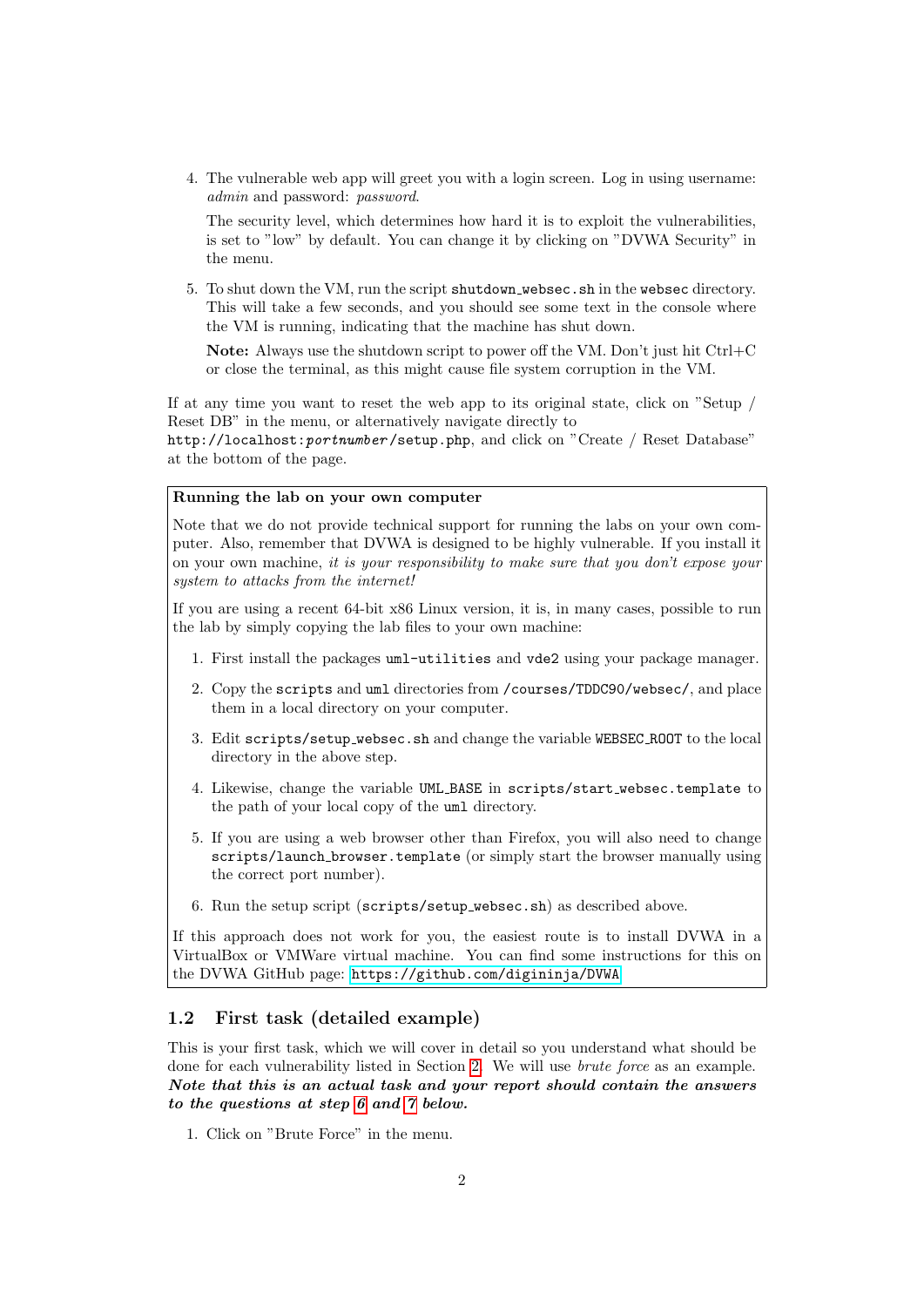- 2. For each attack there are links to web pages that explain the vulnerabilities in more detail, use these references if you need more help. (Even if you do not need more help, these references are mostly good).
- 3. Try several combinations of username/password in an attempt to brute force your way into a protected area.
- 4. Now click on "View Source"[1](#page-2-3) . In this window you will see the part of the code that makes the web application vulnerable to this particular attack. What is shown is the code for the low security setting (if you have selected low).
- 5. Click on "Compare All Levels". The code for all four security settings is now shown.
- <span id="page-2-1"></span>6. For this task you should write in your lab report an explanation of the solution used in the impossible security level. Explain how and why it works. (It is not enough to just write the names of the functions called, you should explain what they do.)

Note that the impossible security level also uses mitigations against other types of vulnerabilities, such as SQL injection and CSRF. You do not need to describe these protections. Instead, focus on how brute force attempts are mitigated.

<span id="page-2-2"></span>7. The solution shown in the impossible security level consists of two complementary techniques. One of them is not recommended in production code, because it can introduce another vulnerability. Explain what the problem is with the solution.

Hint: Each request to the web page will spawn a new php process to execute the PHP code. Every operating system has a limit on how many processes that can be active at the same time. (For example, on Linux the limit is 32768 by default.)

## <span id="page-2-0"></span>2 Tasks

Follow the general workflow from the brute force example given in Section [1.2,](#page-1-0) and for each attack write answers to the questions in your report. Remember, when asked to explain how the impossible security level code mitigates a vulnerability, it is not enough to just write the names of the functions used, you should also explain what the functions actually do and why it works.

- Command Execution: Which commands were you able to run, and what was the output. How is this attack mitigated in the impossible security setting?
- File Inclusion: How should you go about to see the contents of the file named php.ini that is in the root of the web application folder? What is the contents of the /etc/passwd file (just copy/paste a snippet, no need for the entire file)? How does the impossible security solution mitigate this vulnerability?

Hint: Note that the included text shows up in the uppermost part of the page, above the DVWA user interface.

• SQL Injection: The passwords are hashed in the database, however since a weak hash function has been used they are still valuable for us. What should you enter in the field to stage a SQL injection that retrieves all the username and password combinations from the database? How is this vulnerability mitigated in the impossible security level code?

<span id="page-2-3"></span><sup>&</sup>lt;sup>1</sup>Note that we have disabled the button "View Help" next to it.